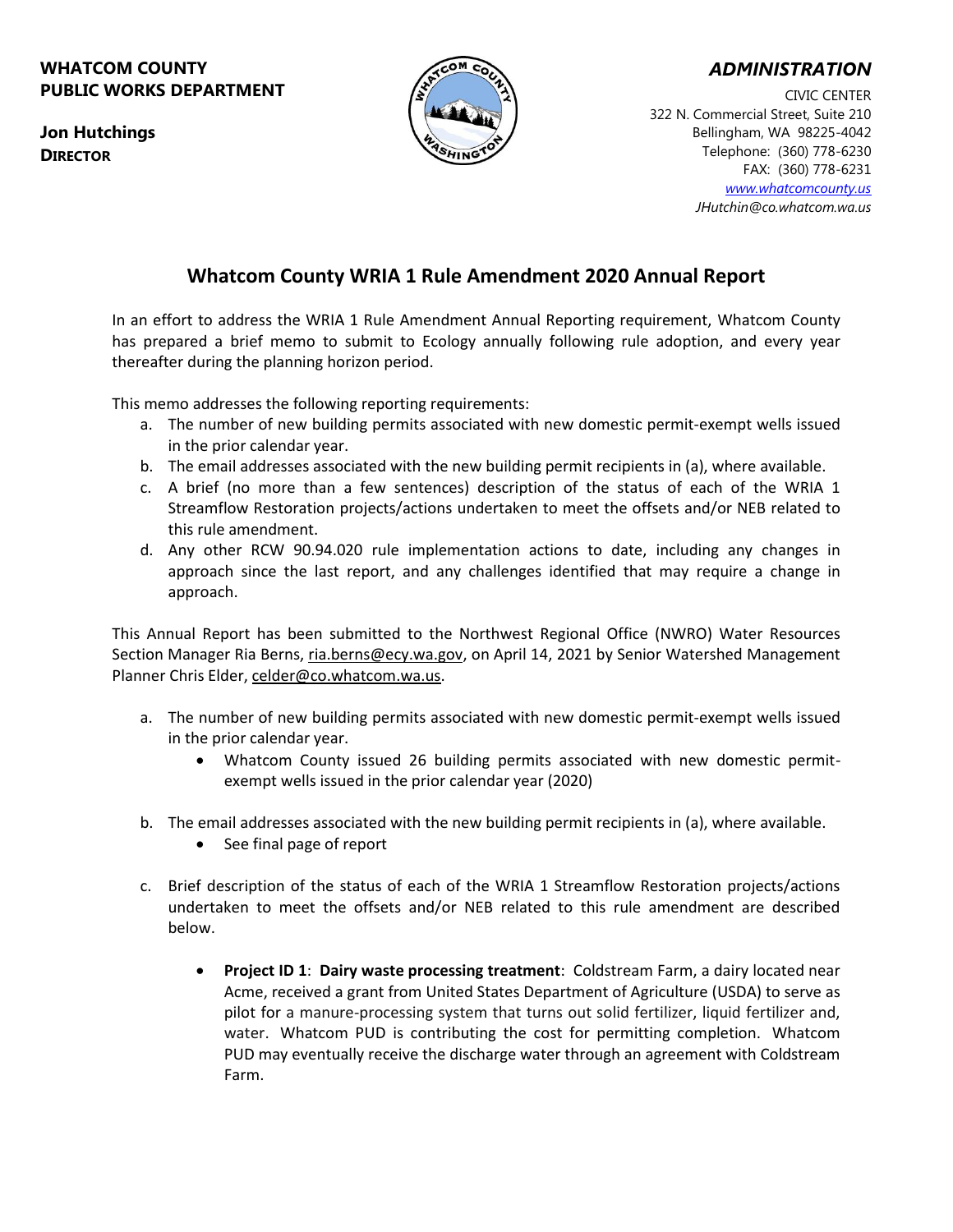- **Project ID 2**: **Bertrand groundwater augmentation of tributaries**: AESI, Reichardt and Ebe Engineering, and the Ag Water Board consulted with Ecology about how to proceed with this project. Consensus was to identify potential sites for future surface to ground water conversions and augmentation sites. Towards this end AESI assisted AWB and the Drayton and Bertrand WID in suggesting improvements and corrections to the available data compilation that Aspect Consulting prepared for the Regional Water Supply Plan. This data will assist in identifying key project locations in each of these pilot watersheds. After consulting with the Bertrand and Drayton WIDs it appeared the best location for a 2021 Augmentation project would be in Dakota Creek. Locations have been identified in consultation with WDFW and costs estimates are being prepared.
- **Project ID 4-7, 9: MAR Various WRIA 1 Locations**: The City of Lynden received grant funding through Ecology's streamflow restoration competitive grant program to pursue a managed aquifer recharge (MAR) project at various locations in WRIA 1 (Project ID 4- 7,9-: MAR—Various WRIA 1 locations) including the North Fork Site (Project ID 8: MAR - North Fork Site). Lynden finalized the grant agreement with Ecology in the first quarter of 2021, and is currently working on preliminary MAR feasibility at multiple potential project sites. Lynden plans to select two potential project sites by the end of 2021 and begin detailed assessments of those sites in 2022.
- **Project ID 8 MAR – North Fork Site**: See Project ID 4-7, 9 description above.
- **Project ID 19: Skookum Creek Restoration**: Whatcom Land Trust completed the acquisition of ~1,100 acres of Lower Skookum Creek in 2018, including 2.5 miles of Skookum Creek upstream of the confluence with the South Fork Nooksack River. Acquisition of an additional 1,000 acres connecting Lower Skookum Creek to the Arlecho Creek Old Growth Preserve is expected to be completed in June 2021. Together, these acquisitions will include over 5 miles of Skookum Creek and create a nearly complete protected corridor from the South Fork Nooksack River to federally-protected wilderness at the base of the Twin Sisters Range. Forest Management and Restoration Planning has begun on these projects to maximize streamflow and temperature benefits through enhanced forest management practices. The Nooksack Indian Tribe has contracted Natural Systems Design to model the potential increase flow in Skookum Creek as a result of changed forest management using EPA's gridded ecohydrological model called VELMA: Visualizing Ecosystem Land Management Assessments. Preliminary modeling results to-date suggests that managing the watershed for mature and old growth age classes can increase August streamflow by 5 cfs under current climate compared to a harvest scenario with a stand age of 40 years. Future modeling will include climate scenarios that may result in a larger increase in flow for mature and old growth age classes into the future with continued climate change.
- **Project ID 19NG: Wetland restoration, enhancement, and/or creation on Ecology NEP approved parcels**: The Nooksack Indian Tribe obtained both EPA CWA 319 competitive funding and EPA-NEP-Ecology competitive funding for riparian and wetlands restoration and protection along the South Fork Nooksack River (SFNR). So far, the project has involved the purchase and wetland/riparian restoration of two 40-acre parcels (reimbursement to Whatcom Land Trust) immediately adjacent to the SFNR using both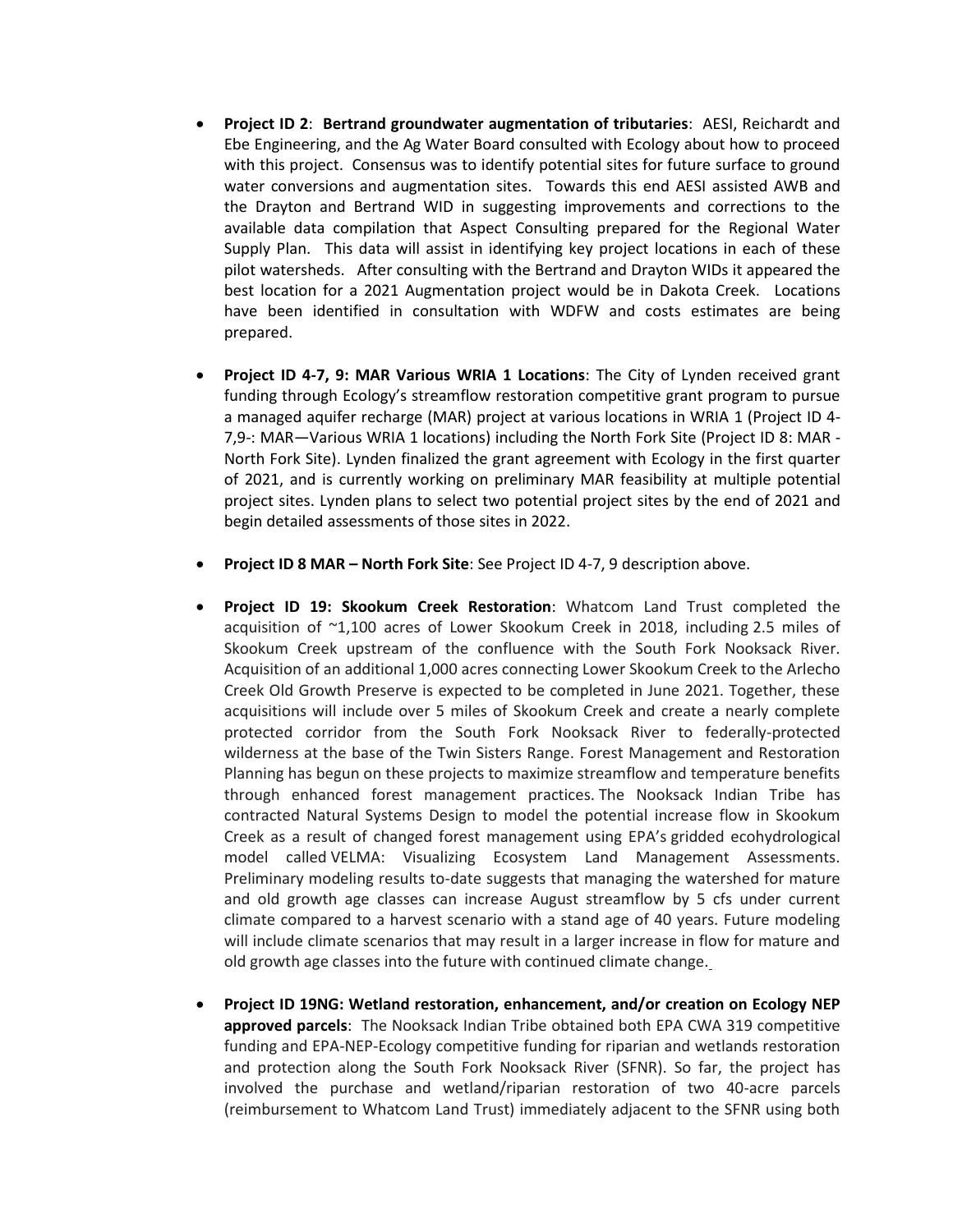### **WHATCOM COUNTY PUBLIC WORKS DEPARTMENT**



### *ADMINISTRATION*

CIVIC CENTER 322 N. Commercial Street, Suite 210 Bellingham, WA 98225-4042 Telephone: (360) 778-6230 FAX: (360) 778-6231 *[www.whatcomcounty.us](http://www.whatcomcounty.us/) JHutchin@co.whatcom.wa.us*

NEP and CWA 319 funds as well as a third parcel in the Black Slough drainage, tributary to the SFNR, where wetland restoration will take place using EPA 319 funding. The Tribe is seeking additional funding to protect and restore additional parcels in the Black Slough watershed to further augment summer flows in the SFNR. As part of existing CWA 319 funding, the Tribe will be modeling the potential gains in summer flows in the SFNR as a result of the riparian and wetlands restoration activities on these three parcels.

- **Project ID 21: Stewart Mountain/South Fork Nooksack Conservation Sale**: Whatcom Land Trust, Evergreen Land Trust, Whatcom County, and the Nooksack Indian Tribe have begun a partnered effort to establish a 6,000 acre community forest on Stewart Mountain with the goal of implementing sustainable forest management practices to benefit the local timber economy, streamflow in the South Fork Nooksack River, habitat quality, and recreation. The project partners have worked with the current landowners to sign a letter of intent for the 500-acre phase 1 acquisition, and have begun conversations regarding the acquisition of the remaining ~5,500 acres. The Nooksack Indian Tribe has contracted Natural Systems Design to model the potential increase flow on Stewart Mountain as a result of changed forest management using EPA's gridded ecohydrological model called VELMA: Visualizing Ecosystem Land Management Assessments. The VELMA model has just recently been calibrated for the SFNR watershed and is being readied to simulate flows from Stewart Mountain under a variety of forest management scenarios and with and without climate change into the future. Preliminary modeling results to-date for nearby Skookum Creek suggests that managing the watershed for mature and old growth age classes can substantially increase August streamflow under current climate compared to a harvest scenario with a stand age of 40 years. Future modeling will include climate scenarios that may result in a larger increase in flow for mature and old growth age classes into the future with continued climate change. Funding for this research is currently being sought from various granting agencies.
- **Project ID 23: Middle Fork Porter Creek Alluvial Fan Project**: Project construction was completed in mid-October 2020. Approximately 2,900 cubic yards of the right bank artificial levee was removed, and the site was graded to match the natural slope of Porter Creek. Protective slash was spread over the restored surface to minimize erosion. Native grass seed was placed in disturbed areas above Ordinary High Water and straw waddles were placed to prevent erosion. Nine habitat trees were placed in the channel. Immediately after construction, Porter Creek began engaging with the floodplain. New floodplain channels are now forming, and high flows are reconnecting to historical floodplain channels. Riparian planting will occur in Spring 2021. Pre- and

**Jon Hutchings DIRECTOR**